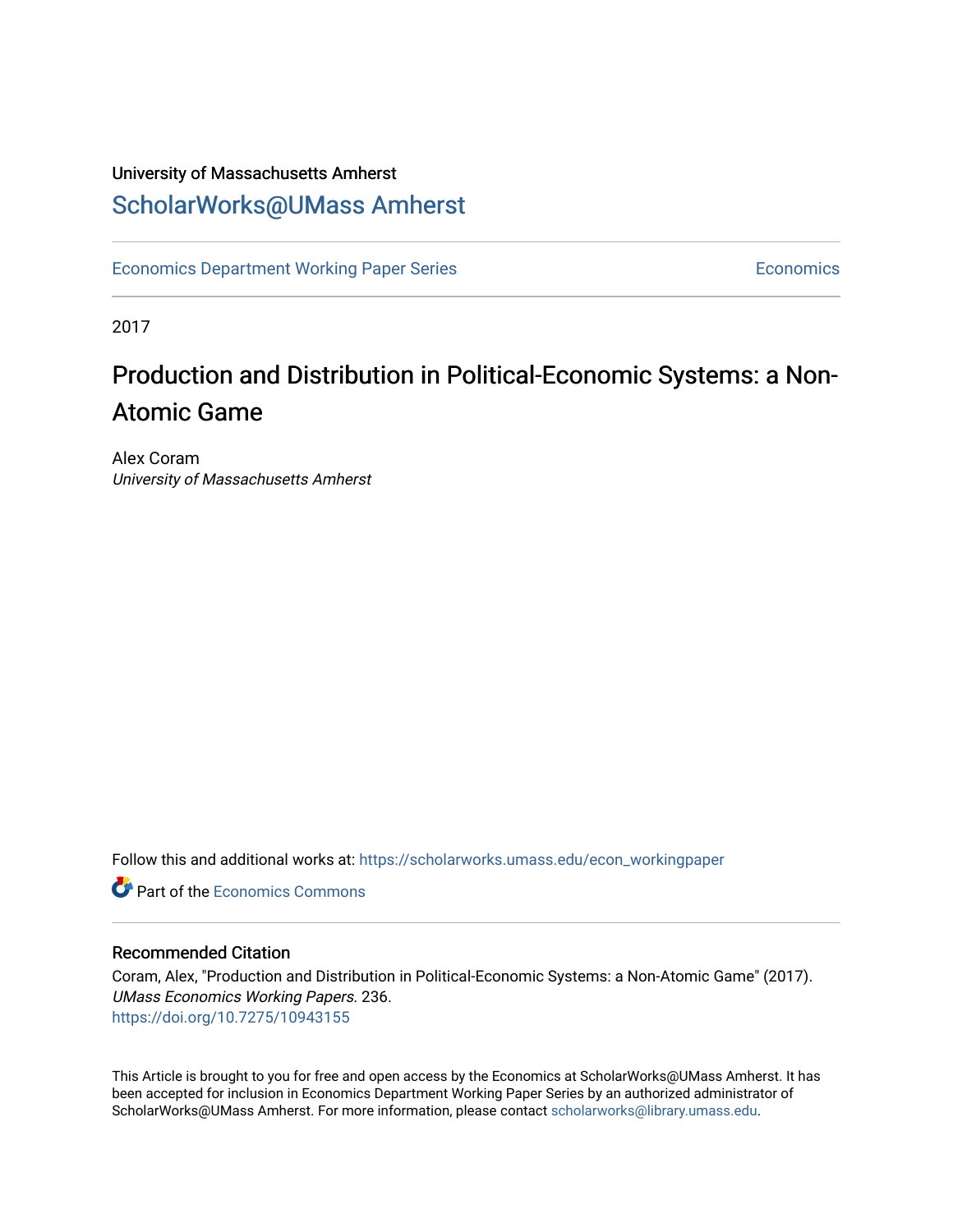## Production and distribution in political-economic systems: a non-atomic game

## [Alex Coram. Economics. University of Massachusetts. Draft 3. September o17] Abstract

Societies are often compared in terms of the relative shares of the domestic product controlled by government but we don't have much by way of analytical tools to allow us to think about the ways in which changes in these shares affect the characteristics of production and distribution. This paper treats production and distribution as a cooperative game with a continuum of players. Outcomes depend on politics and economics. It has a number of unexpected results. Among these are that relative shares do not depend on the majority rule the production function and that the characteristics of inegalitarian and egalitarian systems may converge.

#### 1 Introduction

Societies are often compared in terms of the relative shares of the total domestic product transferred through government action and there is extensive discussion of the effects of differences in these shares on things like output, economic participation and distribution. Obvious examples are debates about welfare payments and a universal income. So far this discussion has mostly been historical and empirical. Despite the progress made with these approaches it would also be useful if it were possible to construct some sort of analytical framework that would help understand the factors influencing these differences and their affects at a more abstract level. This might help serve as a reference point for discussion in the same way as abstract models of, say, economic growth help us talk about particular economies. For example we might want to ask: What would be the properties of an allocation if every agent had a share based on political power and productive capacities? How does participation in production change as the share of distribution controlled by the political system changes? What happens as political power and the allocation of resources changes?

The purpose of this paper is to attempt to contribute to constructing at least one version of such a framework. Rather than starting with micro-foundations it looks at a distribution across large systems of political and economic interactions. I also undertake some comparative static analysis of systems with different levels of transfer.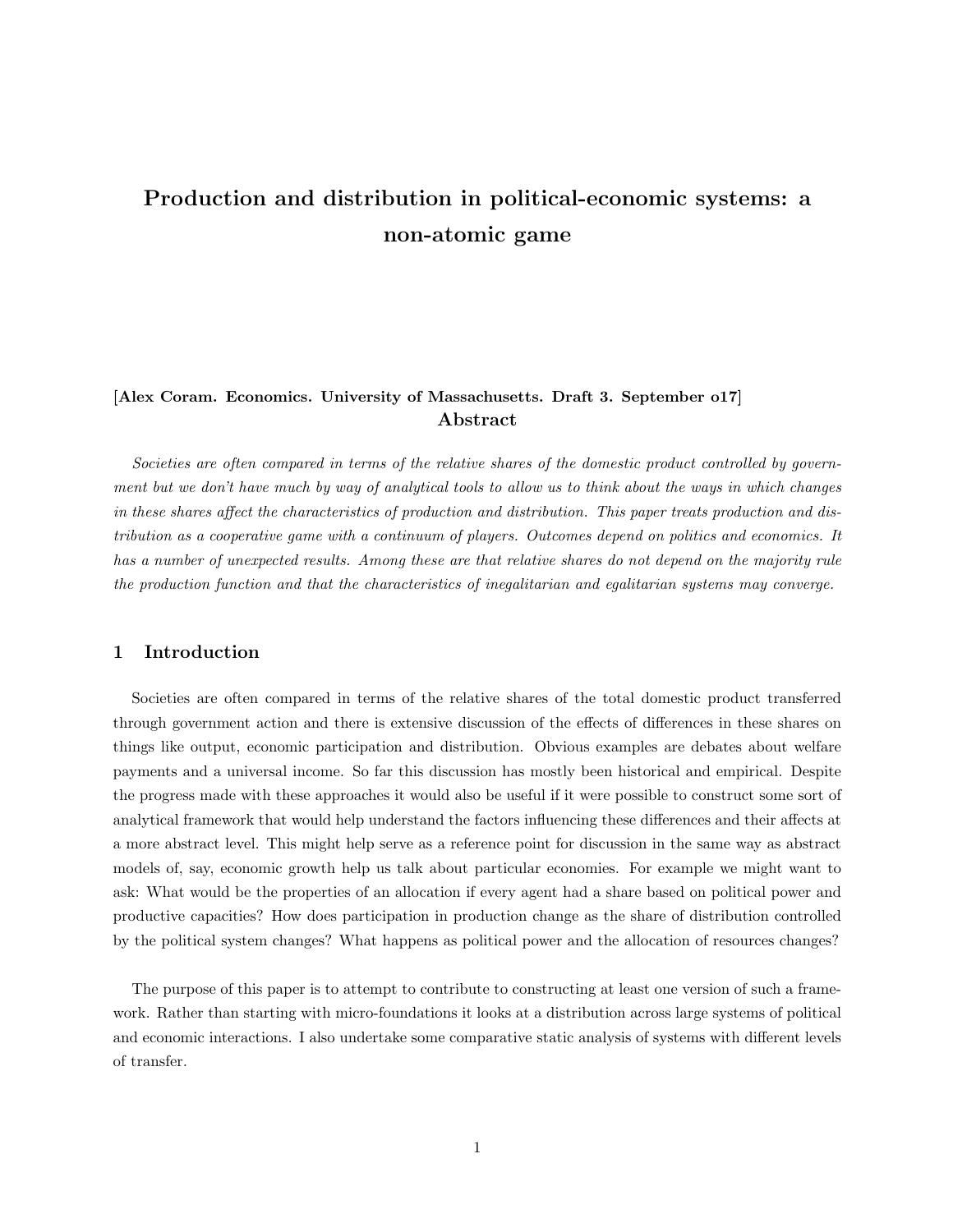The approach taken here is to treat the production and distribution problem as a cooperative game with an arbitrarily large number of agents thought of as a continuum. In contrast, most of the current theoretical literature on allocation through the political process concentrates on competitions between candidates or parties that offer resources to voters. Individual voters respond by trying to maximize their payoffs. This is usually done by making standard assumptions about utility functions and information and restricting the number of coalitions that form.<sup>1</sup> These restrictions strengthen the analysis in some directions by allowing the tools of optimization theory to be used, but they weaken it in others. In particular they leave out the macro-effects produced by the possibility of shifting sets of possible coalitions. For example with 30 voters and a majoritarian voting rule there are about 150 million possibilities.

It might be objected that the decision to ignore micro-foundations and use a model based on the value of the game is inconsistent with much contemporary practice in economics. This misses the point that the questions I am asking are different from micro-foundations questions. It also assumes that micro-foundations models are on a sound basis, or at least on a better basis than the approach used here.<sup>2</sup>

Many of the theoretical foundations for this paper have been developed by Aumann and Shapley [1], Aumann and Kurz [3], Shapiro and Shapley [17] and Milnor and Shapely [10]. In particular the second and third sections of the paper relies heavily on results in [1].

In the conclusion I summarise the characteristics of the systems studied and provide some answers to the questions in the first paragraph. Some results are reasonably obvious after the event. Others are less intuitive. One example is that the proportion of votes required to make a winning coalition and the nature of the production function does not effect the relative distribution. Another is that participation in production is similar in systems with equal distribution of endowments and systems with unequal distribution of political power.

I do not claim that these results map into the real world. On the other hand some of the results on the characteristics of systems with different shares of transfer are striking and, perhaps, should not be ignored in attempting to understand more specific cases.

I set out the paper as follows. In §.2 the problem and the model are presented. §.3 gives the main theorem. This is analyzed in §.4.

#### 2 The model

#### 2.1. Statement of the model

Suppose we have a social system made up of an economy and a political process. The problem presented

<sup>1</sup>See Roemer [14] for an example of a two party model and good recent discussion of the literature on vote competition. Osborne and Slivinski [12] give a model where the number of candidates is not restricted but voter preferences are linear.

<sup>&</sup>lt;sup>2</sup>There is a large literature which questions whether voters and economic agents behave in the way required for a microfoundations approach. See for example Shapiro and Green [18].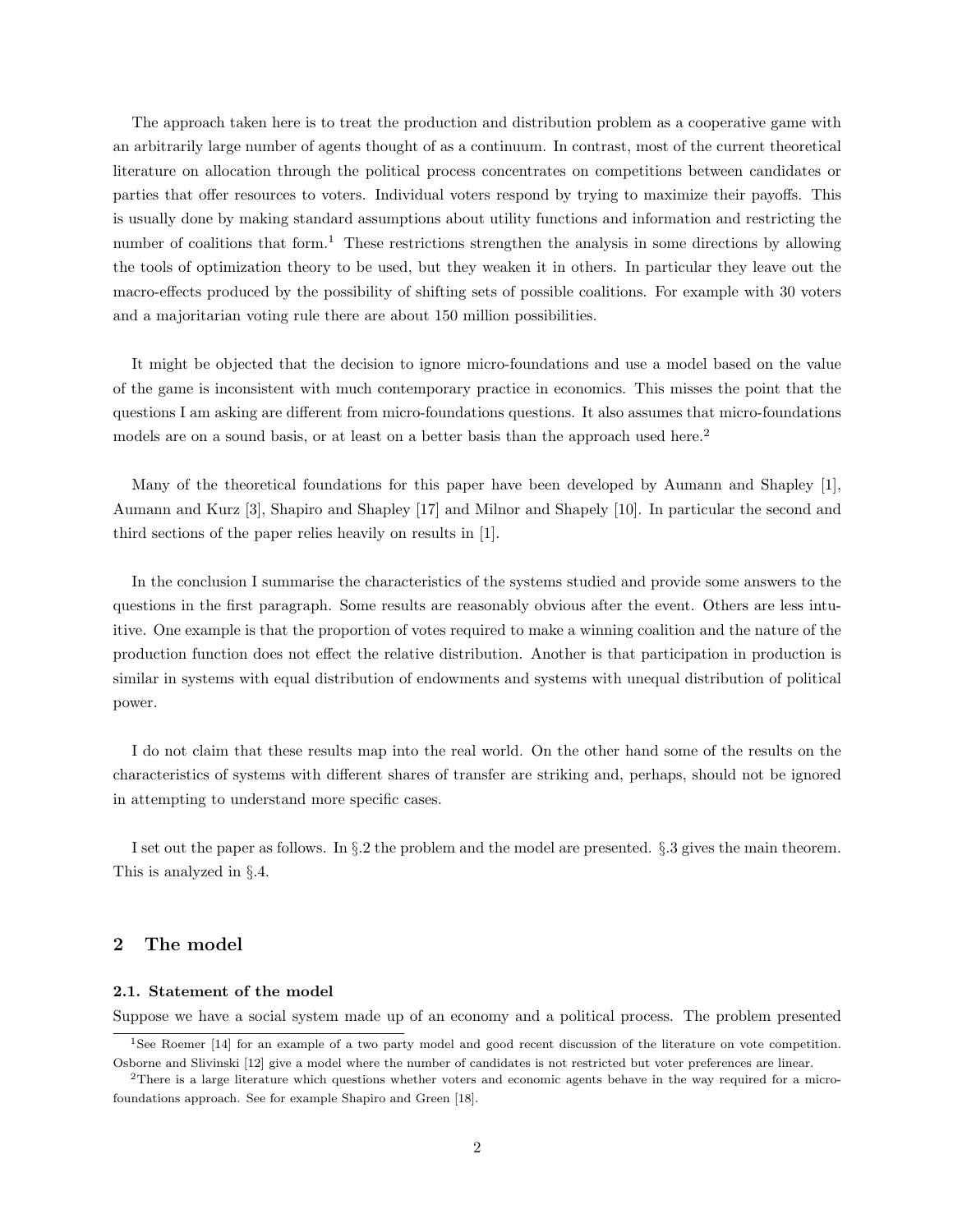in the introduction might be restated as that of determining how the total product would be distributed across all the members of a given system when everyone gets a share that is related to its political and economic capacities. The economy is described in terms of a production function, endowments of capital and labour capacity, and the political process represented by a voting mechanism. The total value for an individual is the sum of returns from participating in the political and production processes. The economy might be thought of as either capitalist in which each individual has an initial endowment of resources and skills, or a system in which all resources are collectively owned and workers have different skills. Although the model is written in terms of capitalism it holds for both cases. It is assumed that individuals do not extracts rent and everyone has to work with their endowments. The system might be thought of as some sort of lemonade stand capitalism. There is full employment and everyone who wants to work has a job. The collective choice rule says that any coalition with a weight greater than half is winning. A winning coalition can distribute some portion of the produced goods to its members. This portion is fixed in the short run.

In many cases discussions of the effect of transfers from government on participation in the economy assume that there is a loss of utility associated with work. A similar assumption is made in this paper.

The size of a set, or coalition, of agents is defined by the Lebesque measure  $\mu$  on the interval  $I = [0, 1]$ . This means  $\mu(I) = \inf \sum_i \nu_i = \sum_i \mu_i = 1$  where  $v_i$  is a sequence of intervals covering I. Let S be a coalition of agents. The measure of S is  $\mu(S) = \mu(S \cap I)$ . The majority rule is given by the number  $\theta$ . A coalition is winning when  $\mu(S) \ge \theta \ge \frac{1}{2}$ .

Each individual i is represented by an infinitesimally small sub-interval written dt or  $\mu(i)$  or  $\mu$  depending on the point to be made. To begin let  $\mu(i) = \mu(j)$  for all i, j. I will change this assumption later in the paper.

There is a single all purpose produced good and utilities in this good are linear. Utility of work is expressed in the same units as utilities of the produced good.

Individuals have different productive capacities depending on their endowments of resources and skills. Without worrying too much about measurement it is assumed that these endowments are substitutable. They can be thought of either as a vector or as a simple function  $g$  that takes on a finite number of values  $(g^1, \ldots, g^k)$  on the interval I. Write the set of individuals with endowments  $g^r$  as  $G^r$  and think of  $g^r dt$  as the endowments of an individual in  $G<sup>r</sup>$ . Since g is Lebesque integrable define a vector

$$
\gamma(S) := (\int_{G^1 \cap S} g^1 dt, \int_{G^2 \cap S} g^2 dt, \dots, \int_{G^q \cap S} g^k dt)
$$

with  $\gamma^r(S) := \int_{G^r \cap S} g^r dt$ . It will be useful to express pendowments as a measure by defining

$$
w^r(S) := \frac{\gamma^r(S)}{\sum_j \gamma^j(I)}
$$

where  $j = (1, \ldots, k)$ . This means that  $w^r(S)$  is the endowments of type r in S expressed as a proportion of the total. It follows that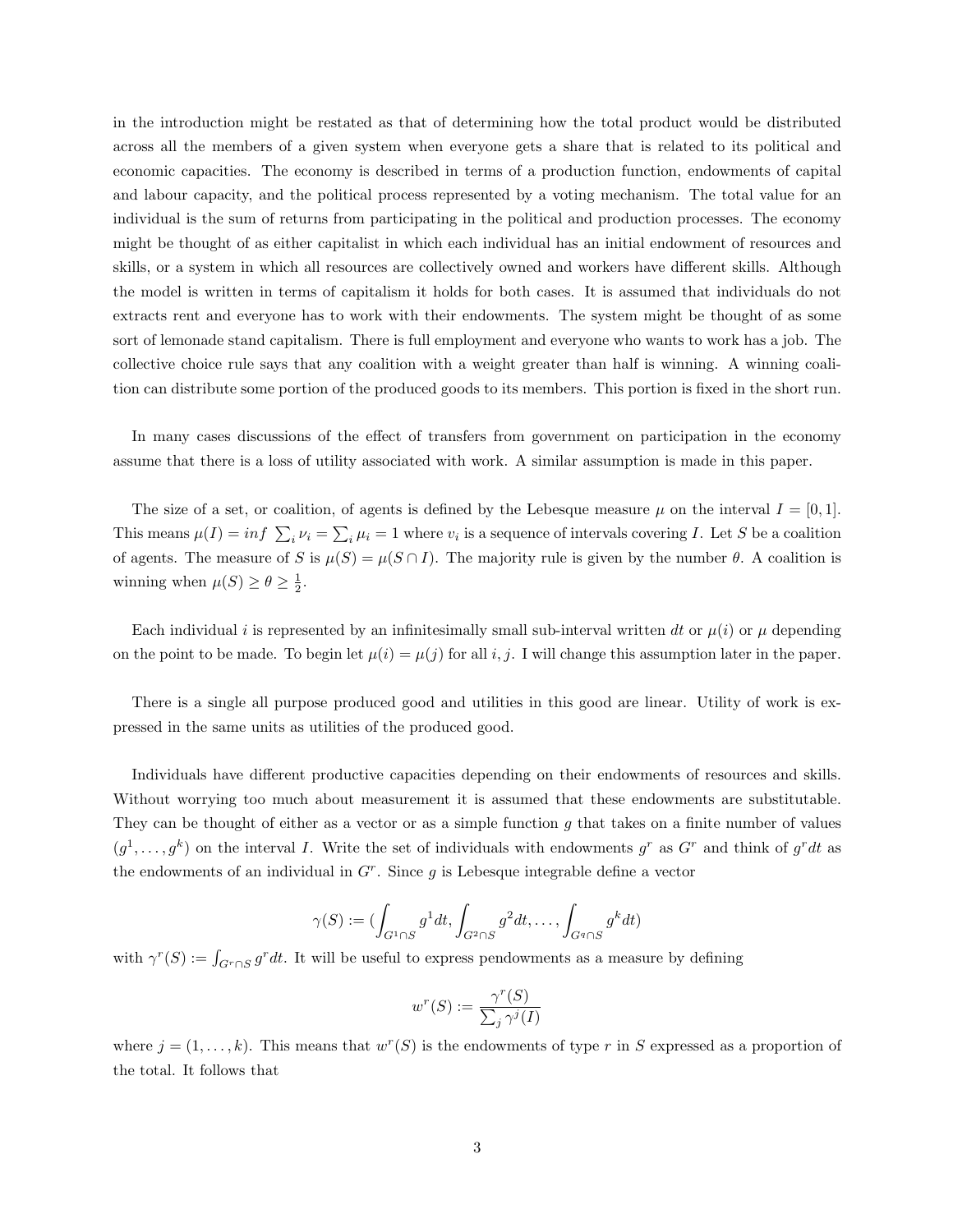$$
\sum_{r} w^{r}(I) = 1 = \mu(I) \tag{1}
$$

It is assumed, for the time being, that  $w$  is a non-trivial partition of  $I$ . In other words there is no  $r: w^{r}(I) = 1$  and  $w^{j}(I) = 0$  for  $j \neq r$ .

It is assumed that the loss of utility from participation in production also affects utility from transfers. The obvious linkage is through loss of leisure. Loss of utility for agent i from participating in production is given by  $\bar{\epsilon}_i$  and from transfers is given by  $\epsilon_i$ . Let  $\epsilon_i = \epsilon_j = \epsilon$ .

The production function is assumed to be real valued, continuously differentiable, monotonically increasing and non-concave in w. In the comparative static analysis the value of a will influence  $w$  in a manner determined below. Hence

$$
f(w, a) : \mathbf{R}^{k+1} \to \mathbf{R}
$$

with  $f(0, a) = 0$ .

It is assumed that  $f$  can be expressed as a polynomial. This causes no loss of generality since the polynomials are dense in the space of continuously differentiable functions. See [4].



Figure 1. Measures on I and the construction  $w = w(\mu)$ 

Define the payoff to a coalition by monotonic non-decreasing set function. This function is super-additive and gives the maximum that  $S$  can achieve under the decision rules and the production technology

$$
v:S\to {\bf R}
$$

where  $v(\phi) = 0$ . It is assumed that  $v(S)$  is given in transferable utilities.

Write the share of the product that can be distributed by the winning coalition as  $a \in [0, 1]$ .

It is also assumed that agents are anonymous in the sense that if we perturb the set of agents the value of the game remains unchanged. Roughly speaking the name of the agents doesn't matter. This seems fairly unobjectionable in the present setting. I will modify it subsequently.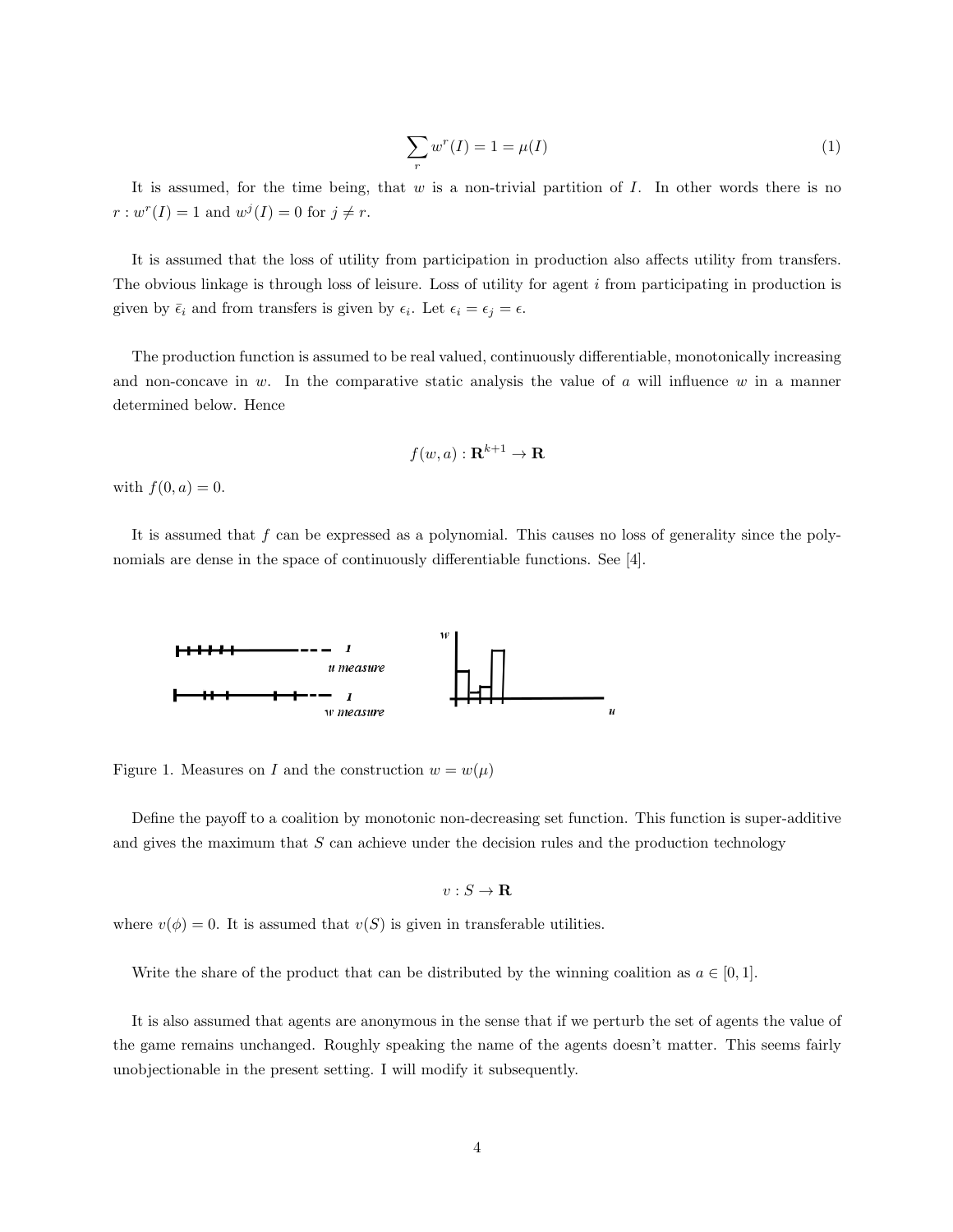Let the game v be the sum of the political and economic games  $v = p + m$  and let N be the set of agents that participate in v. Then for any  $S \cap N$  the characteristic function is defined as

$$
v(S) = \begin{vmatrix} a(\epsilon f(w(I, a)) + (1 - a)(\bar{\epsilon} f(w(S, a)) & \text{when } \mu(S) > \theta \\ (1 - a)(\bar{\epsilon} f(w(S)) & \text{otherwise} \end{vmatrix}
$$
 (2)

It might be worthwhile to bring three of the previous assumptions together for later reference. Let  $\varphi_i[v]$ be the value of a game v. Then: Ai. If  $v = p + r$  where p and r are games  $\varphi_i[v] = \varphi_i[p] + \varphi_i[m]$ . Aii.  $\sum_i \varphi_i = v(N)$ . Aiii. Anonymity.

#### 2.2 The value for the game

The Aumann Shapely value generalizes the Shapley value and is the only suitable candidate for our our purposes because it is the only function that satisfies Ai - Aiii ([19], p.31) with appropriate modifications for the continuous case  $([11], p, 346)$ .

The Shapley value is defined for an agent i as

$$
\bar{\varphi}_i[v] := E[\sum_{S \ni i} (v(S \cup i) - v(S))]
$$
\n(3)

where  $E$  is an expectations operator. This is given by the probability that agent  $i$  joins a coalition which already contains S agents when all orders are assigned equal probability.

It will be observed that since  $v(S \cup i) - v(S) > v(T \cup i) - v(T)$  for  $T \subseteq S$  the game is supermodular. This means that the Shapley value is in the core.

In order to extend the value defined over discrete sets to a continuum of agents it is necessary to show that it converges.

#### 2.3 Convergence

.

The foundations for a proof of convergence are available in  $[1].^3$ 

**Theorem 1** The value of the finite game v converges to the unique value of the continuous game if v can be expressed in linear powers of non-atomic measures.

Proof: See Aumann and Shapley ([1], p.23) and [3] proposition 12.8.  $\Box$ 

To show that this theorem applies we need to prove the following proposition.

**Proposition 1:** The production function  $f(w)$  can be written in linear powers of measures.

<sup>3</sup>See also Aumann and Kurtz [2, 3], Shapiro and Shapley [17] and Owen [11].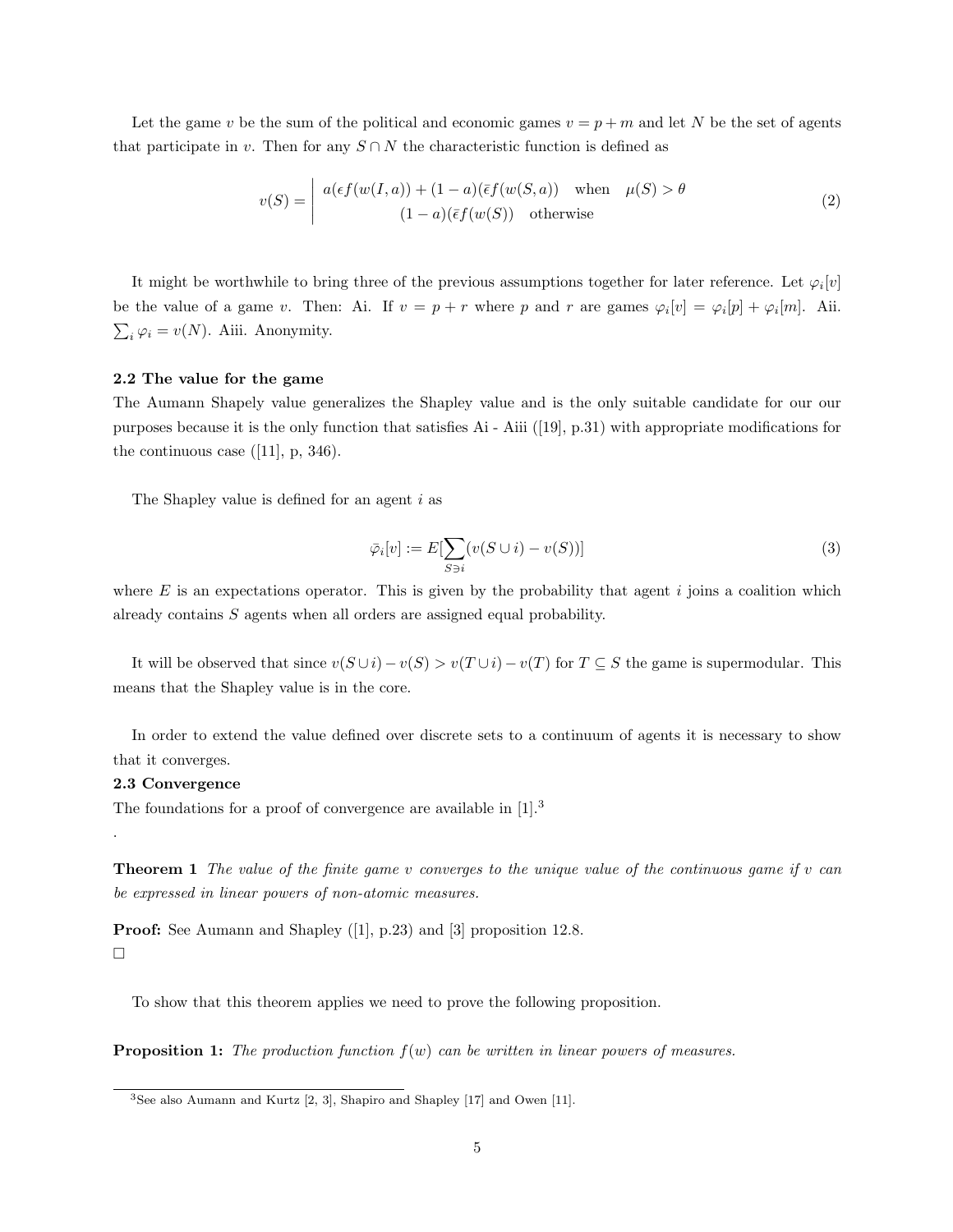**Proof of lemma 1**: Since w is a measure in  $\mathbb{R}^+$  for any fixed n and the product and sum of measures is a measure we only have to show that  $f(w)$  can be expressed in linear powers of products and sums of measures. It follows from the fact that  $f$  is a polynomial that the only terms which are not in powers of measures are of the form  $w_1^iw_2^jw_3^k \ldots w_m^z$ . It will be seen that  $w_1^iw_2^j$  can be expressed in the form  $\frac{1}{2}(w_1^i + w_2^j)^2 - \frac{1}{2}(w_1^{2i} + w_2^{2j})$ . It follows by induction that  $w_1^iw_2^jw_3^k \dots w_m^z$  can be expressed as powers of partial sums and powers.  $\Box$ 

#### 2.4. Rewriting the production function

It is possible to make life easier by simplifying the production function, This is done using the idea that, if a coalition is sufficiently large, the proportion of different sorts of agents in its composition would be expected to approximate the proportion in the population as a whole.

**Proposition 2.** For a coalition of measure  $\mu(S) = t$  there is an n sufficiently large that the probability  $\{|w(S) - t(w(I))| \geq c\} \leq \delta$  for any  $\delta > 0$ .

Proof. This is a straightforward application of Tchebychev's inequality and since we are dealing with a continuum of agents we are done.

 $\Box$ 

It follows from proposition 1 that we can rewrite the production function for a coalition of measure  $\mu(S) = t$  as

$$
f(\omega(S, a)) = f(t\omega(I, a)) + o \tag{4}
$$

where *o* is an error term that is vanishingly small.

In what follows the main theorem is stated with  $\epsilon := 1, \bar{\epsilon} := 1$  and this is called the basic model. The relative endowments of individual i are  $w<sup>r</sup>(i)$ . To simplify these are usually called endowments and written  $w<sup>r</sup>$  where there is no ambiguity.

#### 3 The value theorem

#### 3.1. The main theorem for the basic model

The main theorem can be interpreted in an after the event manner in terms of averaging across returns to contribution. This is a remarkable result because the initial assumptions are more primitive and do not contain any reference to this process. As an example of this idea, if a market were sufficiently large and factors of production were sufficiently mobile and we wanted to understand returns it might simply be assumed that each factor gets its average contribution. It might also be reasonable to assume that, if a group of voters is ignored in one election it is likely that some attempt will be made to buy its votes in subsequent elections. Over time an average might again be a first approximation before any details are added. It also says that the value for an agent is determined by its political power and its share of endowments. Relative shares are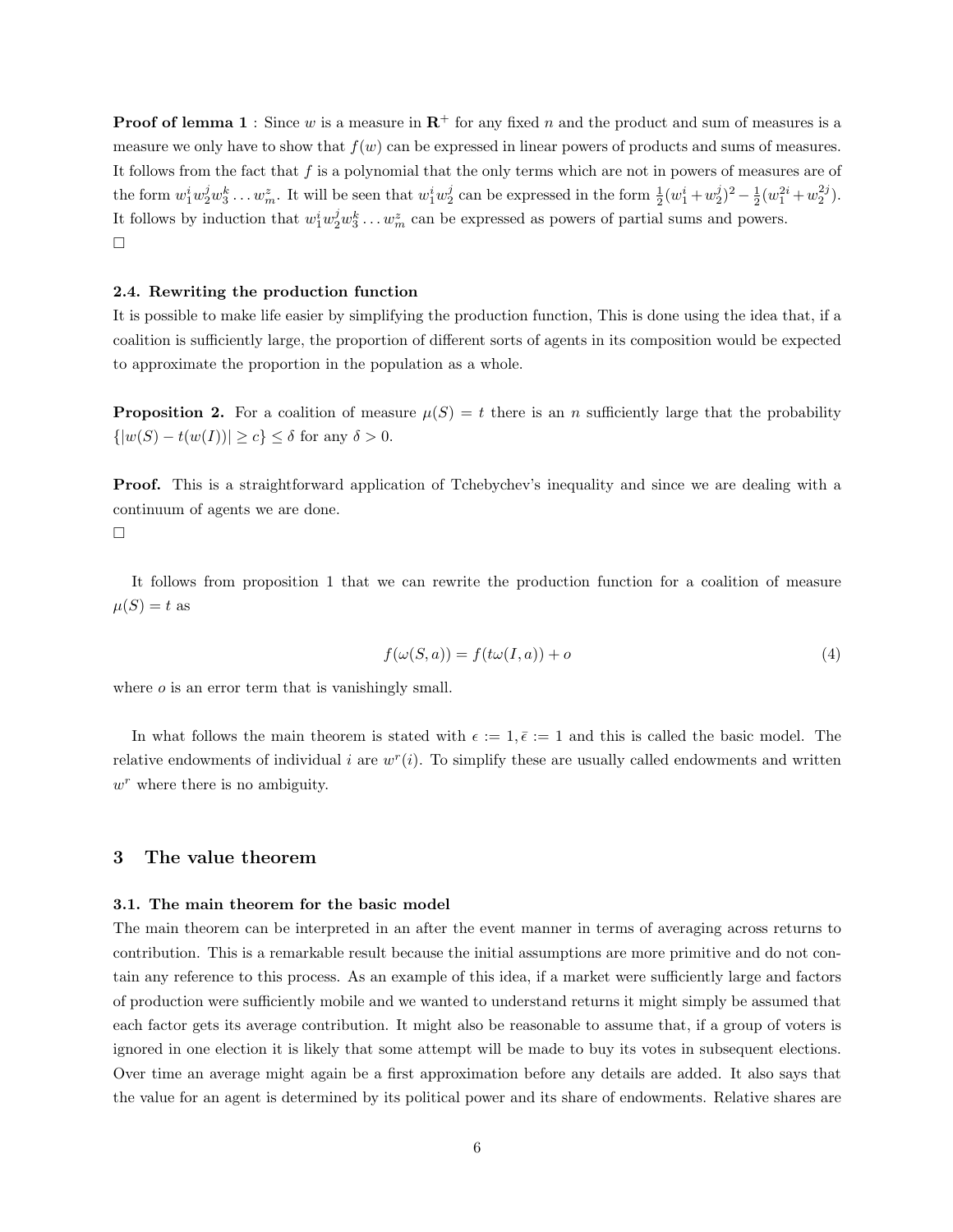independent of the majority rule and the production function.

#### 3.2. Main theorem

**Theorem 2**. The value for an individual  $i \in N$  with endowments w<sup>r</sup> and  $\epsilon = \bar{\epsilon} = 1$  is given by

$$
\varphi_i[v] = f(w(I, a))(a\mu + (1 - a)w^r)
$$

This result can be proven by rewriting equation (2) in terms of equation (4) and using this to construct the expected value. Here is a more slick proof.

Proof of Theorem 2. Since the Shapley value is the unique function that satisfies Ai - Aiii all that is required is to show that  $\varphi_i$  satisfies these conditions. This is immediate.  $\Box$ 

It is now time to support the assertions made at the beginning of this section. This is done in the following corollary.

Corollary 1 of Theorem 2. [a]. The distribution is independent of  $\theta$  and relative distribution is independent of  $f$ ;

[b]. (i). An increase in a benefits i if  $w^r(i) < \mu$  and harms i otherwise; (ii).  $v(S)_a = 0$ .

**Proof.** [a]. The parameter  $\theta$  does not appear in  $\varphi_i$  and independence of relative shares from f is obvious. [b]. (i). Differentiating  $\varphi_i$  with respect to a gives the result; (ii). For a coalition the value becomes  $\varphi[v(S)]$ . The value of a coalition is the sum of the value of its members so  $\varphi[v(S)]$  is  $af \sum \mu(S)$  and  $(1-a) \sum w^{r}(S)$ . Since  $\sum \mu(S) = \sum w^{r}(S)$  the a disappears as required.  $\Box$ 

In addition to supporting the claims that shares not depend  $\theta$  and relative shares do not depend on f this shows that an increase in transfers benefits agents with less than average productivity and harms them otherwise. It also shows that a change in the proportion of the total product subject to transfers does not affect  $v(S)$ .

It is easy to prove these results but they were not necessarily obvious from the specification of the game. It might have been thought, for example that making the size of the coalition required to win would increase the value of less productive players or that relative shares would depend on the production function.

#### 4 Comparative statics for a smooth approximation

#### 4.1. The smooth approximation

Theorem 2 is now used to make a static comparison of systems under different values of the parameter a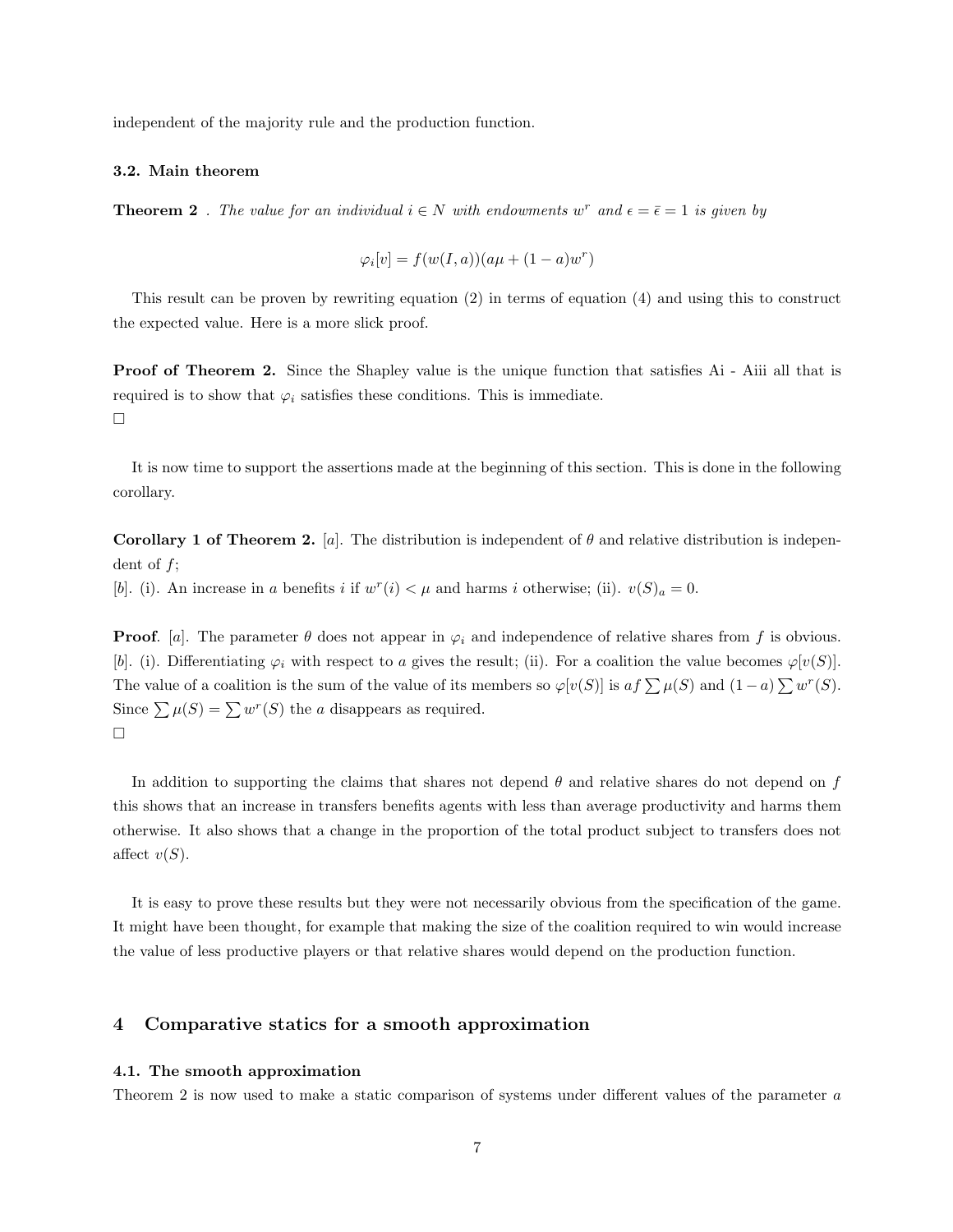when  $\epsilon, \bar{\epsilon}$  are not identically 1. It is assumed that in each system agents are partitioned into different games depending on whether the value of participating in production is positive or negative. There is no dynamic analysis of how this partition occurs. Maybe it represents some long run historical re-alignment of different systems in which agents have shifted to the coalitions that give them the greatest expected payoffs over time.

Let  $\epsilon_i = \bar{\epsilon}_i \leq 1$  when an agent works. When an agent does not work  $(\epsilon, \bar{\epsilon}) = (0, 1)$ .

It is assumed that agents are distributed between a game with carrier  $N$  and a game with carrier  $M$ where  $I = N \cup M$  depending on which game has the greater value for each agent. Let N be the carrier for  $v = p + r$  and M the carrier for  $u = p + q$  with  $N \cap M = 0$ . Let  $q(\hat{S}) = (1 - \epsilon)p(\hat{S})$  for any  $\hat{S} \subset M$ . Then we have  $u(\hat{S}) = (p+q)(\hat{S})$  given by

$$
u(\hat{S}) = \begin{vmatrix} af \circ (w(I, a)) & \text{when } \mu(S \cup \hat{S}) > \theta \\ 0 & \text{otherwise} \end{vmatrix}
$$
 (5)

**Lemma** The games v and u are additive for all  $i \in N \cup M$  and satisfy anonymity.

**Proof.** For  $i \in N$  we have  $\varphi_i[v+u] = \varphi_i[p+r]$  with  $\varphi_i[q] = 0$  and for  $j \in M$  we have  $\varphi_j[v+u] = \varphi_j[p+q]$ with  $\varphi_j[r] = 0$ . It follows that  $\varphi_i[v+u] = \varphi_i[p+r+q] = \varphi_i[p] + \varphi_i[r] + \varphi_i[m]$ . It is obvious that anonymity holds for  $S \cup \hat{S}$  in the game p and in the games r and q.

In what follows the analysis is simplified by constructing a smooth approximation to the game. This is done by constructing the w measures as a differentiable function  $W : t \to \mathbf{R}$ . Issues of existence and uniqueness for W are avoided because the approximationm is for  $\varphi$  and this is determined on the space of measures.

To construct the approximation rank the elements of w and treat the result as a step function on  $[0,1]$ that is monotonically non-decreasing in  $t$ . Interpolate this with a smooth function  $W$ . To save notation the interpolating function is rewritten  $w(t)$ . An agent with capacity r will be assumed to be located at  $t = r$  for r suitably scaled such that  $r \in [0, 1]$  and  $w^r = w(r)$ . This preserves continuity with the discrete endowments but the meaning of r should not be confused.

In what follows the smooth approximation is used to move between the two interpretations of w. It takes advantage of the fact that if  $w(c) > w(r)$  is needed to satisfy some parameter values then a capacity  $w^c \geq w^r$ will be required to satisfy the same values.

If the returns for working are greater than the returns from not working agents  $i \in S$  with capacity  $w(c) > w(r)$  then  $S \in N$  the set of working agents. Because the value of a will determine the partition N, M, it will also determine  $w(I, a)$ . If an increase in a causes M to increase f changes from  $f(w(I, a)$  to  $f(w(I, a) - \delta w(I, a)).$ 

An agent will be allocated to N if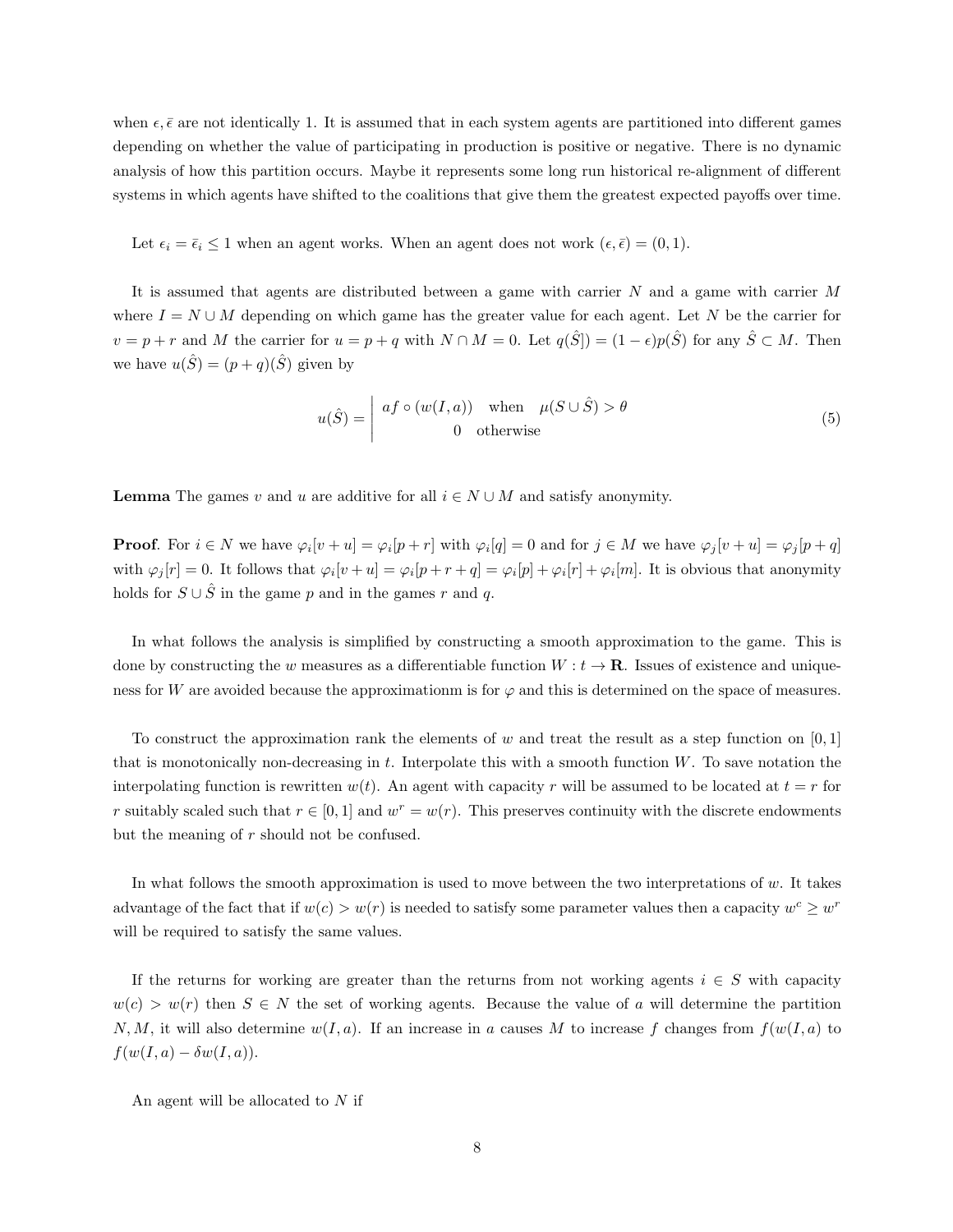$$
s_i = a \epsilon f(w(I, a))\mu - af(w(I, a) - \delta w(I, a))\mu + (1 - a)(\epsilon f(w(I, a))w(r) > 0
$$

and otherwise to M.

Define  $\beta(a) : \beta f(w(I, a)) = f(w(I, a) - \delta w(I, a))$ . Rearranging

$$
s_i = f(a\mu(\epsilon - \beta) + (1 - a)\epsilon w(r))\tag{6}
$$

with  $s_i > 0$  for  $i \in N$ .

#### 4.2. Results for the smooth system

The set M of non-producing agents will depends on distribution of productive capacities. Consider two systems with the same capacity to produce. In this case  $M$  will be larger at lower levels of transfer in the system with the less egalitarian initial distribution. Beyond some point, however, the set of non-working agents will increase much more rapidly in the system with the more egalitarian distribution.

One way to think about this is in terms of endowments rather than agents. Let  $n = |N|$  and  $m = |M|$ measured in endowments. This means  $m = 1$  when  $w(r) \in M$  for  $r = 1$  which is the same as  $\sum_0^k w^r = 1$ with discrete endowments. It follows  $n = 1 - m$ .



Figure 2. Example of  $m(a)$ 

In order to consider changes in the parameter  $a$  rewrite equation (6). The condition required for agents with some level of endowments  $w(r)$  to be in N is that  $w(r) > inf w$  where  $inf w = \bar{w}$  is the smallest w such that  $s_i = 0$ . This is

$$
\bar{w} = \frac{a\mu(\beta - \epsilon)}{(1 - a)\epsilon} \tag{7}
$$

and it follows that  $\bar{w} > 0$  for  $a > 0$  since  $\beta(0) = 1 > \epsilon$ .

Corollary 2 of Theorem 2. [a] Suppose a increases. Then  $\bar{w}$  increases until  $w = w(c)$  for some  $t = c < 1$ with  $m < 1$ . For  $a = 1$  the system is indeterminate. [b] For a sufficiently small  $\bar{w} < \mu$ .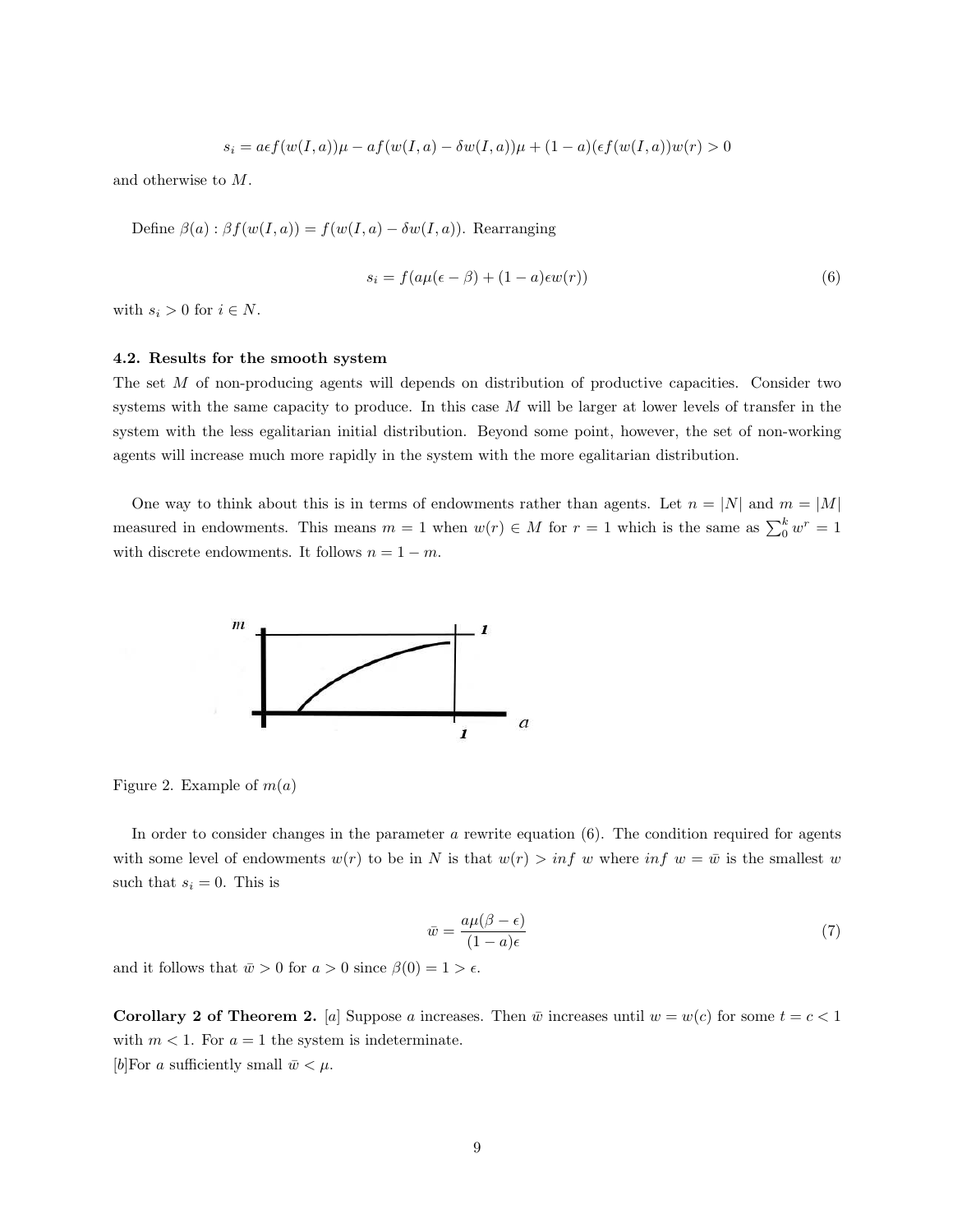Proof. [a]. Differentiating equation (7)

$$
\bar{w}_a = \frac{\mu(a(1-a)\beta_a + \beta - \epsilon)}{((1-a)^2 \epsilon)} \ge 0
$$

To show  $\bar{w}_a \ge 0$  assume  $\bar{w}_a < 0$ . In this case  $\beta_a > 0$ . This means  $\bar{w}_a \ge 0$ . Now assume  $\bar{w} \to max w = w(1)$ for  $a < 1$ . In this case  $\beta \to 0$  and for  $\epsilon = z > 0$  where z is fixed there is some  $\bar{w}(r)$  for  $r < 1 : \beta - \epsilon < \delta$ where  $\delta > 0$  is sufficiently small that  $\bar{w}(r)_a < 0$ . Contradiction. [b] Obvious from equation  $(6)$ .

 $\Box$ 

In crude terms [a] says that as  $a \to 1$  and  $\beta$  goes to some value less than  $\epsilon + \delta$  from above the rate at which  $r : w(r) = \bar{w}$  increases goes to zero. Since the partition is non-trivial there must be agents with capacity  $w^t > w^r$  in N and hence  $m < 1$ . In other words  $N \neq \phi$  in every system for  $a < 1$ . When  $a = 1$  the outcome is indeterminate.

#### 4.3. Variations in endowments

The endowments of individuals are now varied by making the distribution more equal. In this case the range over which  $m$  increases in the non-trivial partition shrinks towards a point with very little withdrawn one side and nearly everything withdrawn the other. To see these results construct the homotopy

$$
H = [\alpha^h, t] : w \to \mu
$$

for  $h \in [0,1]$  with  $\alpha^{0}(t) = w(t)$  to  $\alpha^{1}(t) = \mu$ . For every  $h \alpha^{h}$  must satisfy  $\int_0^1 \alpha^{h}(t)dt = c$  for  $c > 0$  a constant chosen to preserve the condition  $\sum_I \mu = \sum_I w^r = 1$ . Write the differential of  $\alpha^h$  with respect to h at t as  $\alpha_h^h$ .

**Corollary 2 of Theorem 2 continued.** The changes in  $r : w(r) = \bar{w}$  for  $H : w \to \mu$  are: [c] For  $a : \bar{w} \lt \mu$ we have  $r \to 0$  continuously.

[d] For  $a : \bar{w} > \mu$  we have  $r \to 1$  continuously.

**Proof.** [c]. Fix  $\beta$ . Since  $\mu$  remains constant  $\bar{w}$  is constant in equation (7) and the value of  $r : w(r) = \bar{w}$ must change. For  $\bar{w} < \mu$  we have  $\alpha_h^h > 0$  for all  $t : w(t) < \mu$  and w is increasing at each t. It follows that r must decrease to  $r' < r$  to set  $w(r') = \bar{w}$ . Now let  $\beta$  vary. This means  $\beta$  increases because less productive capacity is withdrawn but the increment  $\delta\beta$  can only partially offset the reduction in r. If not  $\beta$  would increase. Continuity. All we need is that  $s_i$  is continuous in  $\beta$  and w. For any  $a: \bar{w} \lt \mu$  there is an  $h: \alpha^h$ is sufficiently close to  $\mu$  that  $r : w(r) = \bar{w} < \delta$  for any  $\delta > 0$ .

[d]. In this case  $\alpha_h^h < 0$  for all  $t : w(t) > \mu$  and the proof is similar. Continuity. For  $h : \alpha^h$  sufficiently close to  $\mu$  we have  $r > 1 - \delta$  for any  $\delta > 0$ . Note from 2 [a] that  $r \neq 1$  for  $a < 1$ .  $\Box$ 

An illustration of the proof is given in fig. 3.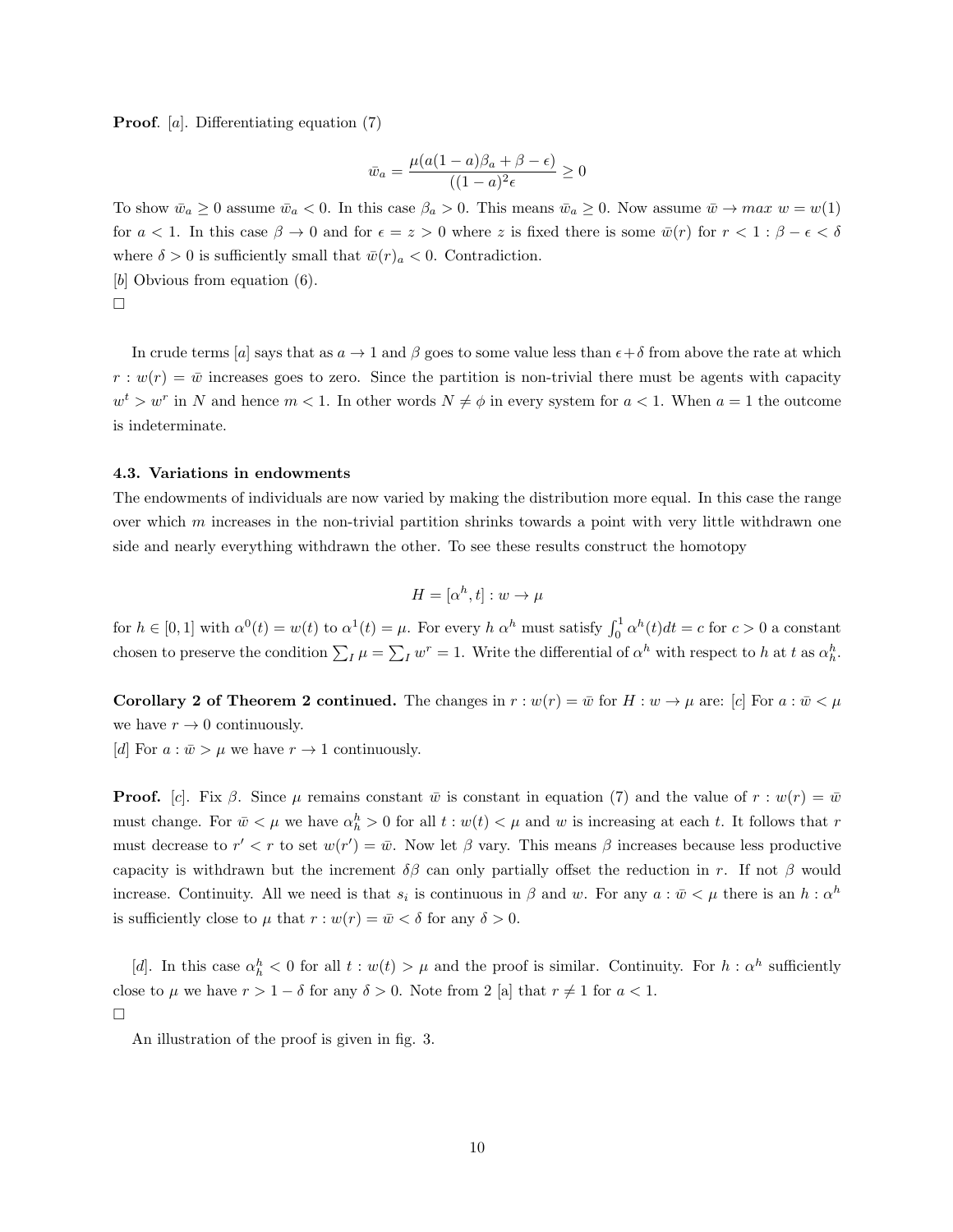

Figure 3. Changes in r as  $w \to \mu$ .

If the constraint that  $w \neq \mu$  is removed we can look at the limit

$$
s_i = f(\epsilon - a\beta)\mu
$$

and it follows that the sign on  $s_i$  does not depend on w or  $\mu$ . This means that for a sufficiently small all agents with  $w(r) > 0$  work. For  $a : a\beta \geq \epsilon$  the system becomes indeterminate.

#### 4.4. Variations in political power

The political power of individuals may vary as the result of exogenous influences including the ability to use wealth to influence the outcome of elections or to gain favourable transfers. There are a number of ways to think about this. Here are two examples.

Example 1. Transfers and wealth The returns from the transfer process may depend on wealth for two reasons. The first is that transfers to individuals with equal voting power might depend on endowments and the second is that the probability of being decisive may be a function of economic capacity. The first case is more difficult to deal with but it seems more natural to treat everyone as having a vote and to let the payoffs vary. This is referred to in the literature as a weighted Shapley value. A downside of doing this is that the anonymity condition is lost.

It needs to be shown that it is possible to construct a homotopy that takes  $\mu$  to  $w(r)$  where  $\mu$  is now treated as a share of transfers.

**Corollary 2 of Theorem 1.** There is a homotopy  $G = [\alpha^g, t] : \mu \to w$  for  $g \in [0, 1]$  where  $\mu$  is a share of transfers.

**Proof.** Consider the discrete case for the game p. Define the weight of an individual in the interval around  $t = i$  in coalition S be  $\overline{\omega}_i = \frac{\lambda_i}{\lambda(S)}$  where  $\overline{\omega}_i = 0$  and the  $\overline{\omega}$  are measures in  $[0, 1]$  with  $\overline{\omega}(N) = \sum_i \overline{\omega}_i = 1$ . It is known that the vector of unanimity games  $p<sub>S</sub>$  forms a basis for the set of all games  $p$  [19], ([11] p. 263). This means that the weighted payoff can be defined as

$$
\varphi_{i\varpi}[p] := \lambda_i \sum_{S \subset N} \frac{c_S}{\lambda(S)} \varphi_i[p_S]
$$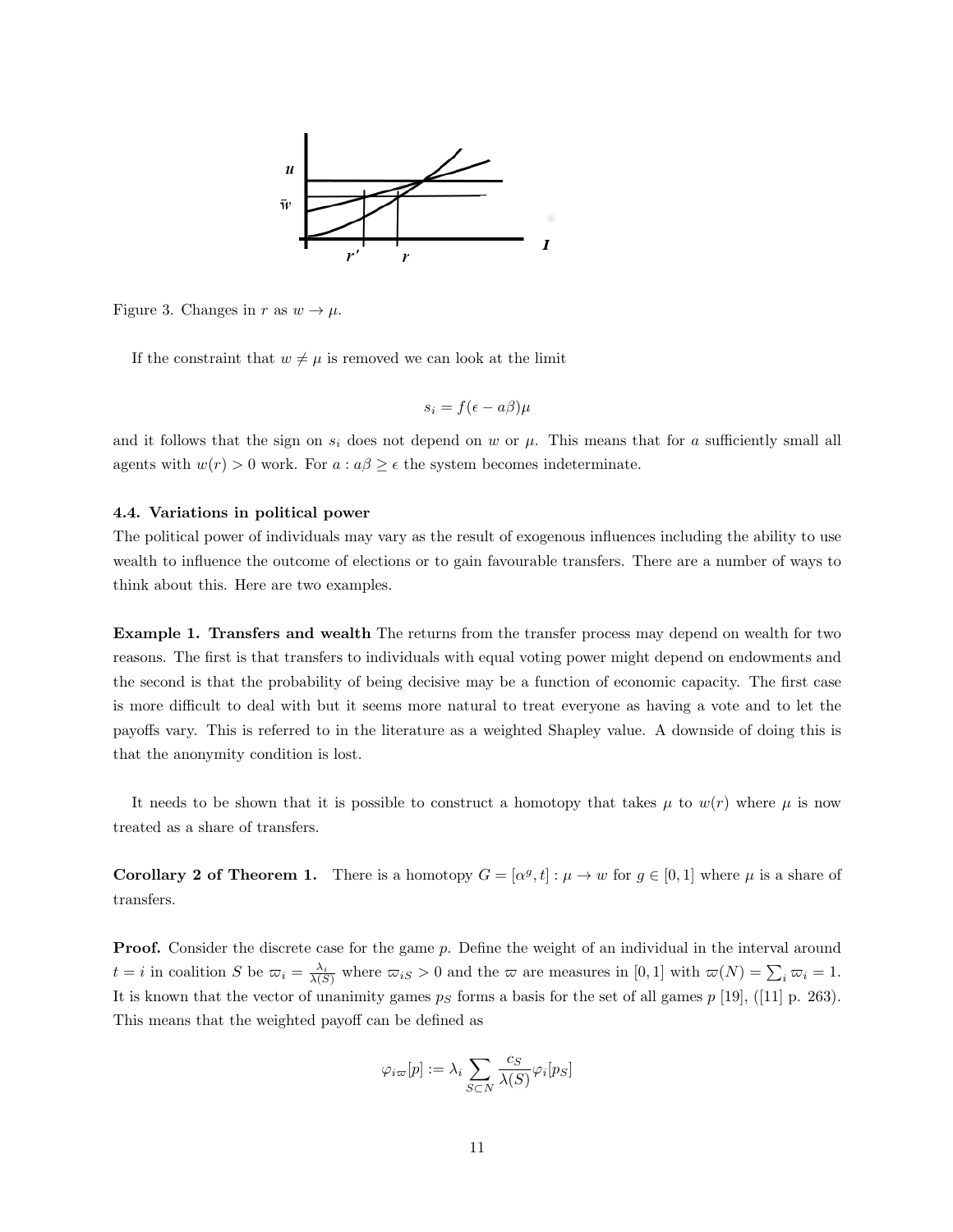for  $c_S$  a real number associated with each coalition S. Theorem 1 says that the value of the finite game converges to the value of the continuous game if it can be expressed in powers of measures. Since  $\varphi_{i\varpi}[p]$ is a sum of the form  $\sum \varpi_{iS}c_S\varphi_i[p_S]$  for  $c_S\varphi_i[p_S] \in \mathbf{R}$  it can be expressed as a sum of measures. It follows that  $\varphi_{i\varpi}[p] = \xi(\varpi)\varphi_i[p] = \xi(\varpi)\mu f$ . It is now possible to use  $\xi(\varpi)\mu$  to define  $\alpha := \alpha(\frac{\mu}{\xi(\varpi)})$  with  $\alpha^0 = \mu$  and  $\alpha^1 = w(r)$ .  $\Box$ 

This gives the following results for the non-trivial partition.

**Corollary 3 of Theorem 2.** Let  $\mu \to w(t)$ . [a]. For  $\bar{w} < \mu$  we have  $\bar{w} \to 0$  and  $m \to 0$  continuously. [b]. For  $\bar{w} > \mu$  we have  $\bar{w} \to w$  max and  $m \to 1$  continuously.

Proof. [a]. Rewriting equation (7)

$$
\bar{w} = \frac{a\alpha^g \mu(\beta - \epsilon)}{(1 - a)\epsilon}
$$

Hold  $\beta$  constant. Differentiating gives  $\bar{w}_g = \frac{a\alpha_g^g \mu(\beta - \epsilon)}{(1 - a)\epsilon}$  $\frac{\partial \psi_g^{\alpha}(\beta) - \epsilon_j}{(1 - a)\epsilon}$  and since  $\alpha_g^g < 0$  we have  $\bar{w}_g < 0$  and m decreasing. Now let  $\beta$  vary with  $\beta_g > 0$  because  $m_g < 0$ . This means that  $\beta$  is increasing to offset the decrease from  $\alpha^g$ . If this increase is sufficient to make  $\bar{w}_g > 0$  then  $\beta$  is increasing. Contradiction. Hence  $m \to 0$  as required. Continuity is obvious.

[b] This is similar to the previous with  $\bar{w}_q > 0$ . This means  $m \to 1$ . Note from 2 [a] that  $c \neq 1$  for  $a < 1$ .  $\Box$ 

An example is given in fig. 4.



Figure 4. Example of m for  $|w * -\mu| < |w - \mu|$  for any t.

If we relax the constraint that  $\mu = w(t)$ 

$$
s_i = f(\epsilon - a\beta)w
$$

and it follows that the sign on  $s_i$  does not depend on w. For a sufficiently small all agents with  $w(r) > 0$ are in N. For  $a : \epsilon \ge a\beta$  the system becomes indeterminate.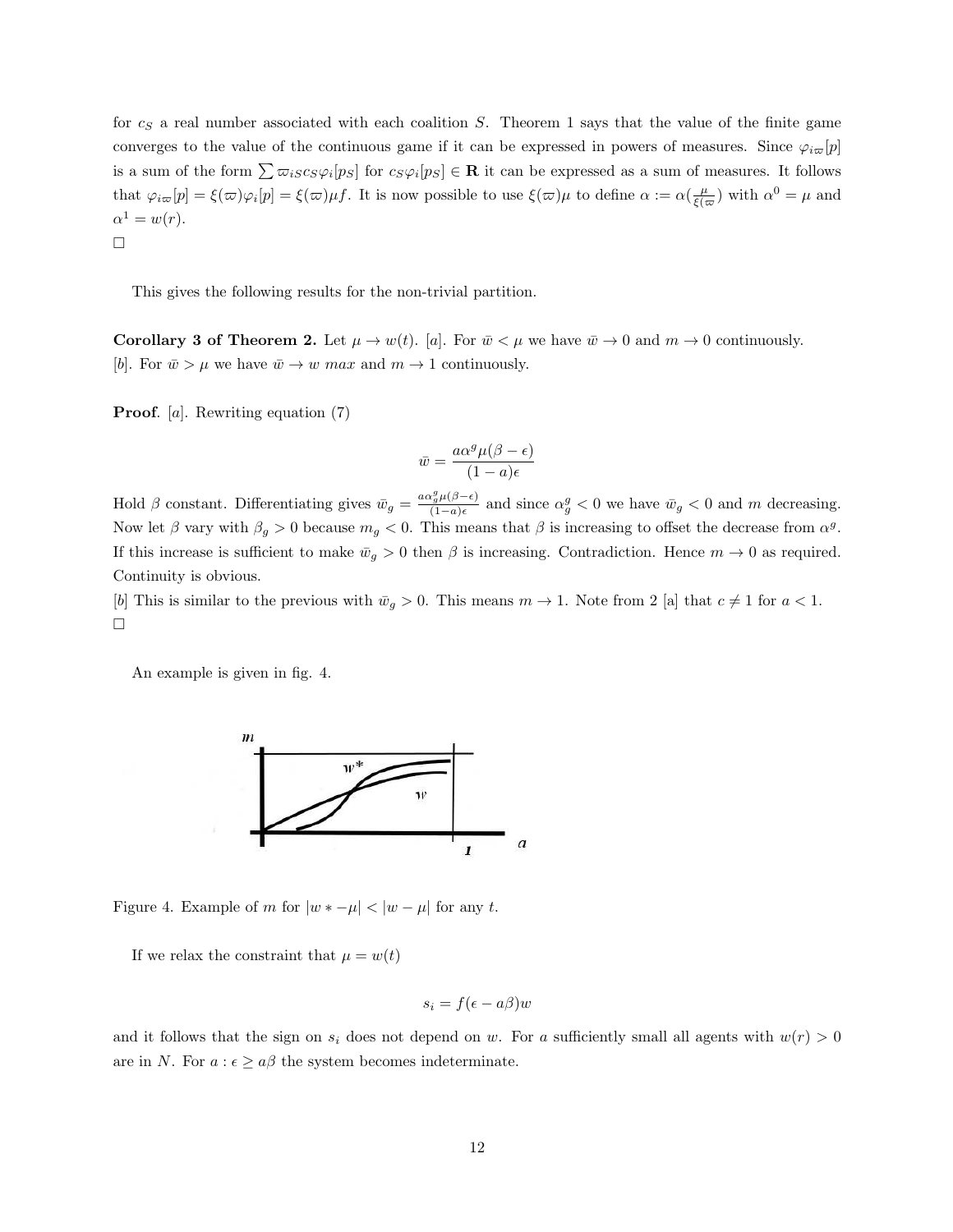If this result is compared with the result in corollary 2 [d] and [e] we get the surprise that the characteristics of the systems are the same when  $w = \mu$  regardless of whether the adjustment is in w or in  $\mu$ . A complication is added by the discontinuity at the limit  $w = \mu$ . However in both cases they converge on the limit of the non-trivial partition continuously. In addition for  $\epsilon > a\beta$  and  $a\beta \to \epsilon$  they approach the limit  $\lim_{\mu\to w}$  continuously.

In retrospect it is possible to construct some sort intuitive explanation for all this. However, for me at least, it was not obvious at the outset that m and hence f would converge in a system in which endowments became increasingly equal and a system in which political power became increasingly unequal. It seemed ore reasonable to expect that such differences would produce different results.

Example 2. Major player. It might be the case that political and economic power is concentrated in the hands of a small number of major players. Maybe the major player has a disproportionate return from the political process or a large proportion of endowments. To take the simplest example assume that a single large player has a probability  $c$  of determining the election result and  $bc$  of the economic resource for  $bc \in (0, 1)$ . This gives endowments for each unit of political power as b. This gives an oceanic game [10] in which the value for a minor player becomes

$$
\varphi_i = f \circ (\psi w(I))((1-c)\epsilon a\mu + (1-bc)\bar{\epsilon}(1-a)w(r))
$$

In this case the ratio  $b$  is the important determinant of the value for the minor players. This is shown in the following.

**Corollary 3 of Theorem 2 continued.** [b]. (i). Set  $\epsilon = \bar{\epsilon} = 1$ . The value of  $w(r)$  such that  $\varphi_i$  increases as a increases becomes larger at an accelerating rate as b increases. (ii) For  $b > 1$  this value is  $w > \mu$ . [c] For  $\epsilon < 1$  and  $\bar{\epsilon} = (1, 0)$  we have  $\bar{w} : s_i = 0$  increasing at an increasing rate as b increases.

**Proof** [b](i).  $\varphi_{ia} = 0$  when  $w(t) = \frac{(1-c)\mu}{(1-bc)}$ . Differentiating gives the results. (ii). Immediate.  $[c]$ .  $\bar{w} = \frac{(1-c)(\beta-\epsilon)a\mu}{(1-bc)(1-a)\epsilon}$  $\frac{(1-c)(\beta-\epsilon)a\mu}{(1-bc)(1-a)\epsilon}$ . As before differentiation gives the result.

In other words in a system where the ration of endowments to political power of the major player becomes greater the benefits from transfers are more widely spread and participation falls. Interestingly if  $b = 1$  nothing changes. That is the value of  $w(r)$  at which agents benefit from transfers and the value of  $\bar{w}$ remains the same for all concentrations of endowments and political power.

#### 5 Conclusion

The general characteristics of systems with different levels of transfers are as follows.

[i]. The level of inequality in shares of production decreases as transfers increase if  $w \neq \mu$ .

[ii]. The majoritarian rule does not affect the final distribution and the production function does not affect relative shares of the total product.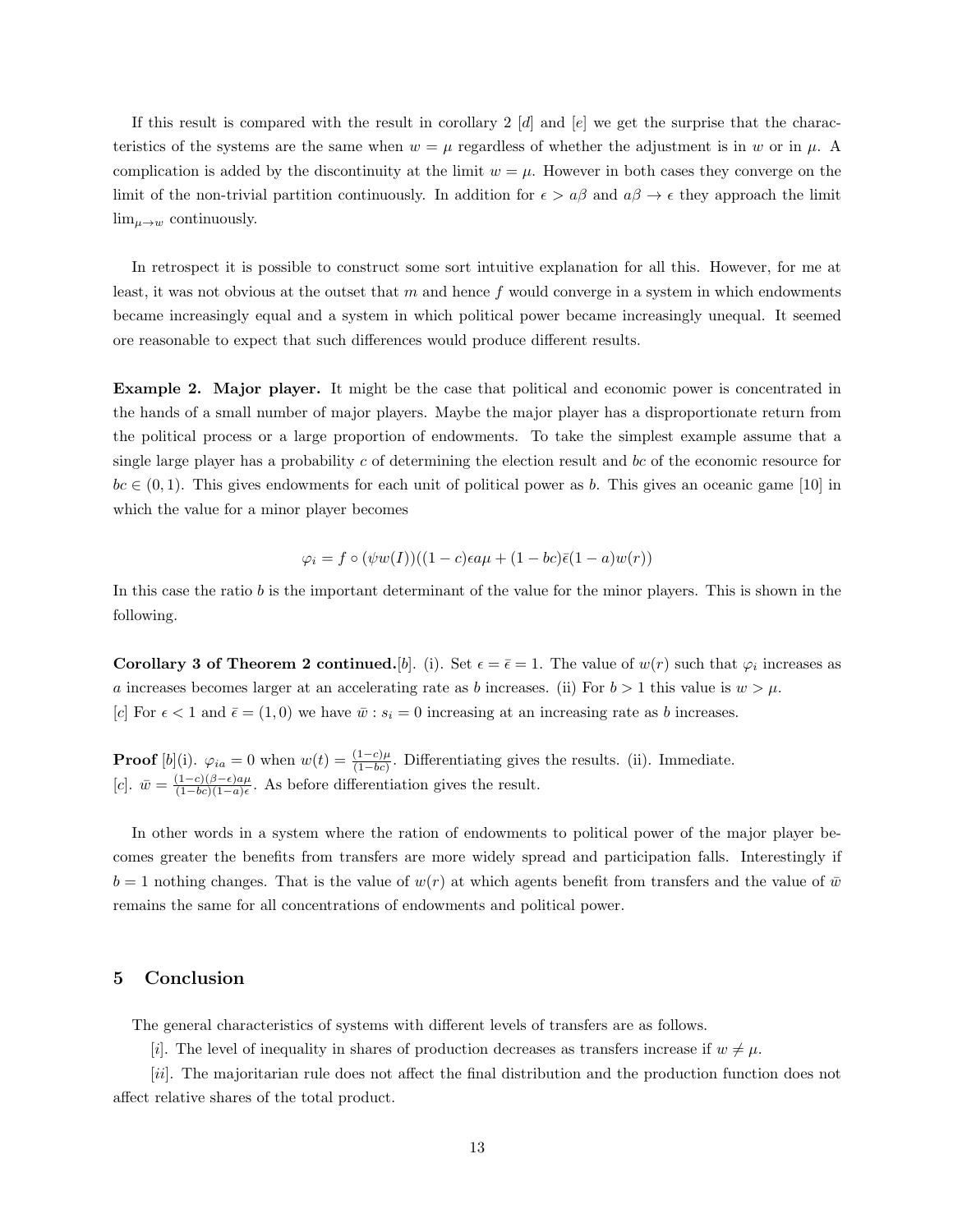In the case where working causes a loss of utility:

[iii]. The proportion of agents in the non-producing coalition  $M$  for each level of  $\alpha$  will depend on the relation between  $\mu$  and  $w$ .

(a). If  $w \neq \mu$  some individuals participate in production in all systems until  $a = 1$  and the game becomes indeterminate.

(b). As  $w \leftrightarrow \mu$  there is convergence between the system with increasing equality in distribution and the system with increasing inequality in political power.

(c). For  $w = \mu$  all agents produce until the level of transfers reaches a critical point.

[iv]. If there is a major player and the relative share of its endowments to its political power increase :

- (a) the returns to transfers relative to the returns to endowments of the minor players increases;
- (b) the number of agents in M increases.

Even though I make no claims about reality it might be possible to translate some of these results into observable outcomes and subject them to testing. At the least it should be possible to incorporate them into explanations of differences between systems such as the US and some European countries.